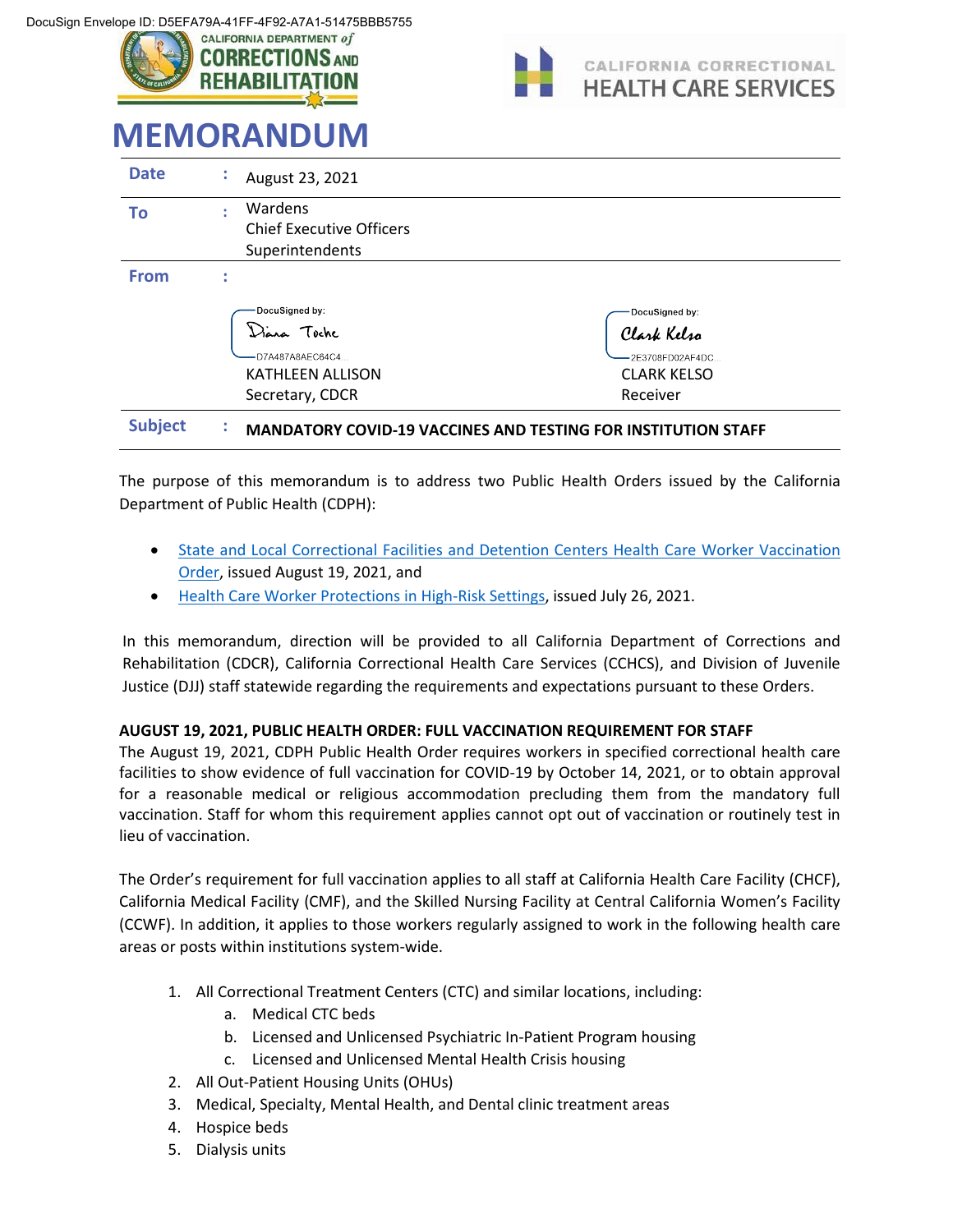- 6. Triage and Treatment Areas (TTAs)
- 7. Staff identified on the Master Assignment Roster as assigned to transportation or medical guarding in the community
- 8. All DJJ staff assigned to the Mental Health Residential Units, Intensive Behavioral Treatment Program Units, and Sexual Behavior Treatment Program Units
- 9. All staff assigned to the Medical Wings within DJJ facilities
- 10. All staff assigned to the Program Center at N.A. Chaderjian Youth Correctional Facility

All paid and unpaid regularly assigned workers/volunteers subject to the Order's vaccination requirement include but are not limited to the following: clinicians, nurses/nursing assistants, technicians, therapists, phlebotomists, pharmacists, dietary staff, janitorial and laundry staff, administrative staff, registry staff, contract staff, volunteers, custody staff, health facility maintenance workers, and inmate workers. The Order's vaccination requirement shall apply to all five-day-a-week posts and regular-day-off posts. Currently, this requirement will not apply to non-regularly assigned staff, such as relief staff, voluntary overtime, mandatory overtime, swaps, or those who do not work in the area regularly, such as staff making pick-ups or deliveries, conducting maintenance repairs, conducting tours, etc. Additionally, this will not apply to any staff responding to emergencies.

*Local Hiring Authority Responsibilities*: Each local hiring authority shall be responsible for identifying staff who are regularly assigned to the listed areas and notifying the employees that they are covered by and must comply with the August 19, 2021, order. The [Staff Vaccine Registry](http://qmtools/Reports/report/QM/Employee%20Health/COVIDVaccineStaff) shall be utilized to determine staff who are vaccinated, partially vaccinated, and unvaccinated. Staff who have not already done so may submit vaccination records. For complete instructions, refer to the May 19, 2021 memorandum, "[Submission of COVID-19 Vaccination Record Cards](http://lifeline/HealthCareOperations/MedicalServices/PublicHealth/Coronavirus/SubmissionCOVID-19VacRecordCardMemo.pdf)."

#### **Qualifying Accommodations to Vaccination Requirement**

*1. Medical Reasonable Accommodation*

Staff unable to be fully vaccinated due to a qualifying medical reason shall notify their supervisor and Return-to-Work Coordinator of their request for a reasonable accommodation. Reasonable accommodation requests shall be submitted on the CDCR Form 855, Request for Reasonable Accommodation, and require a written statement signed by a physician, nurse practitioner, or other licensed medical professional practicing under the license of a physician stating that the individual qualifies for the accommodation (but the statement should not describe the underlying medical condition or disability) and the probable duration of an individual's inability to receive the vaccine (or if the duration is unknown or permanent, so indicate).

*2. Religious Accommodation*

Staff unable to be fully vaccinated due to a sincerely held religious belief shall notify their supervisor and local Equal Employment Opportunity Coordinator of their request for religious accommodation. Religious accommodation requests shall require a statement indicating that the individual has a sincerely held religious belief that precludes them from obtaining any COVID-19 vaccine.

*3.* Requests for medical/religious reasonable accommodation shall be submitted by September 14, 2021. The Department shall engage in the interactive process with staff to ensure that the appropriate determination is made. Staff who have submitted a request for reasonable medical or religious accommodation may request permission to remain off work, using leave credits or an unpaid leave of absence pending a determination on the request. Staff who are approved for a reasonable medical or religious accommodation shall be subjected to mandatory twice-weekly testing as required by the [August 5, 2021 California Department of Public Health Public Health](https://www.cdph.ca.gov/Programs/CID/DCDC/Pages/COVID-19/Order-of-the-State-Public-Health-Officer-Health-Care-Worker-Vaccine-Requirement.aspx)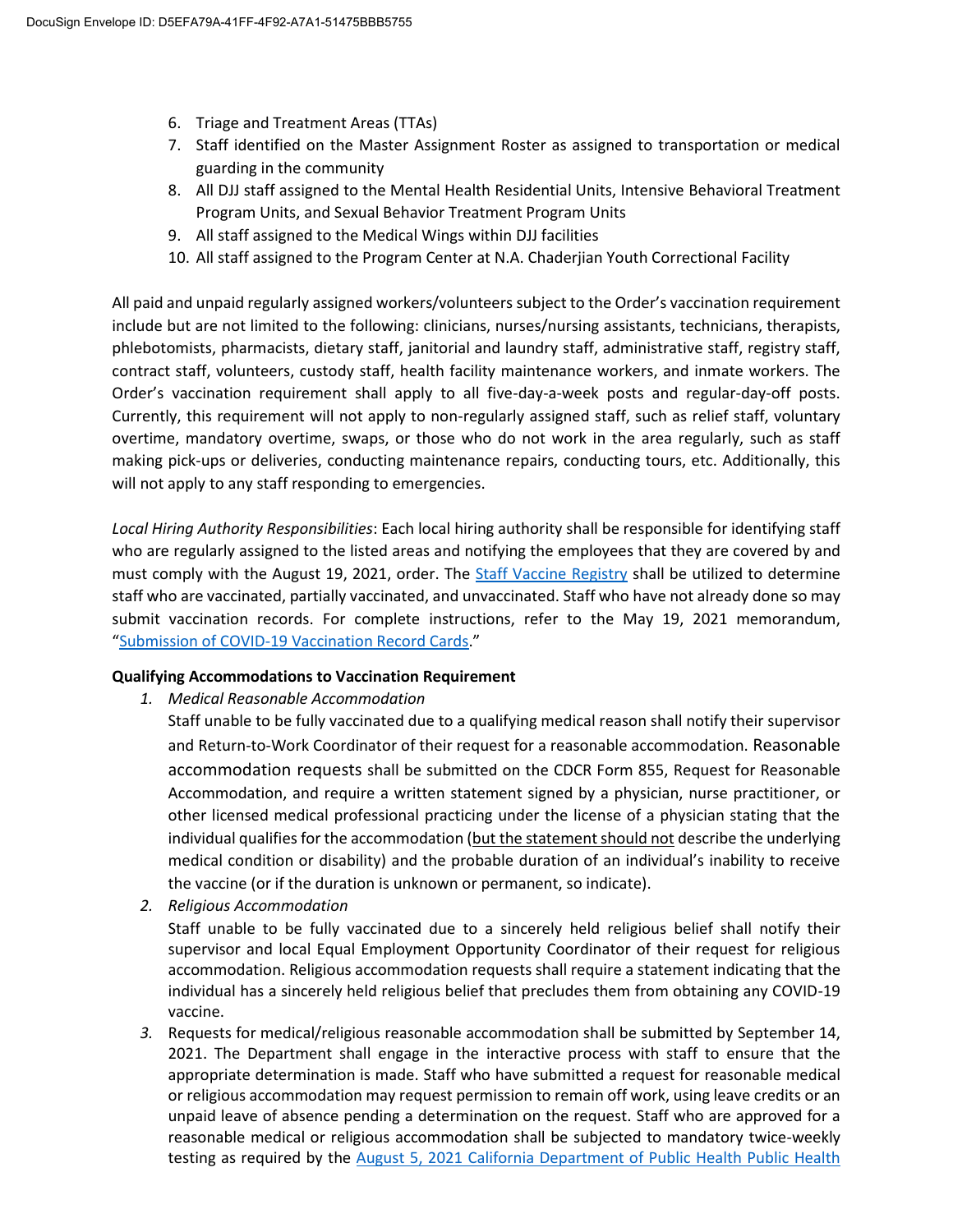[Order](https://www.cdph.ca.gov/Programs/CID/DCDC/Pages/COVID-19/Order-of-the-State-Public-Health-Officer-Health-Care-Worker-Vaccine-Requirement.aspx) and the [All Facilities Letter \(AFL\) 21-28](https://www.cdph.ca.gov/Programs/CHCQ/LCP/Pages/AFL-21-28.aspx) until such Order and AFL are rescinded or otherwise no longer in effect.

Further direction will be forthcoming regarding staff regularly assigned to the identified institutions or health care areas who are not vaccinated or do not have an approved reasonable medical or religious reasonable accommodation secured by October 14, 2021.

CDCR and CCHCS Labor Relations will be working with labor organizations to inform them of this Order.

**JULY 26, 2021, PUBLIC HEALTH ORDER: HEALTH CARE WORKER PROTECTIONS IN HIGH-RISK SETTINGS** The August 19, 2021 order **supplements and does not supplant** the CDPH's Public Health Order issued on July 26, 2021. The CDPH's July 26, 2021, Public Health Order requires all unvaccinated and partially vaccinated workers in High-Risk Congregate Settings, including state and local correctional facilities, to undergo screening and testing for COVID-19. In other words, staff to whom the August 19, 2021, requirement does not apply remain subject to the requirements of the July 26, 2021, Order.

Therefore, pursuant to this Order and effective August 23, 2021, all staff who work in correctional settings who are unvaccinated, partially vaccinated, or have not provided a record of full vaccination shall undergo **twice-weekly COVID testing** with at least 72 hours between each test.

If you are testing outside of the CDCR testing program, you will need to submit proof of testing. See attachment for instructions on how to submit this information.

Refusal to get tested on a twice-weekly basis may result in corrective or disciplinary action in accordance with Department Operations Manual, Article 22, Employee Discipline, Section 33030.8, Causes for Corrective Action, and 33030.9, Causes for Adverse Action.

#### **QUESTIONS/CONCERNS**

If you have any questions or concerns about the directives contained in this memorandum, inquiries should be directed as follows:

- For Wardens: Contact your mission's Associate Director, Division of Adult Institutions (DAI)
- For Chief Executive Officers: Contact your respective Regional Health Care Executive
- For DJJ: Contact either Deputy Director
- For staff with reasonable accommodation-related questions: Contact the local Return-to-Work Coordinator for medical accommodations and their local EEO Coordinator for religious accommodations.

CDCR/CCHCS is committed to providing additional information as soon as available.

#### Attachment

cc: CDCR\_CCHCS Extended Executive Staff Regional Health Care Executives Associate Directors, DAI